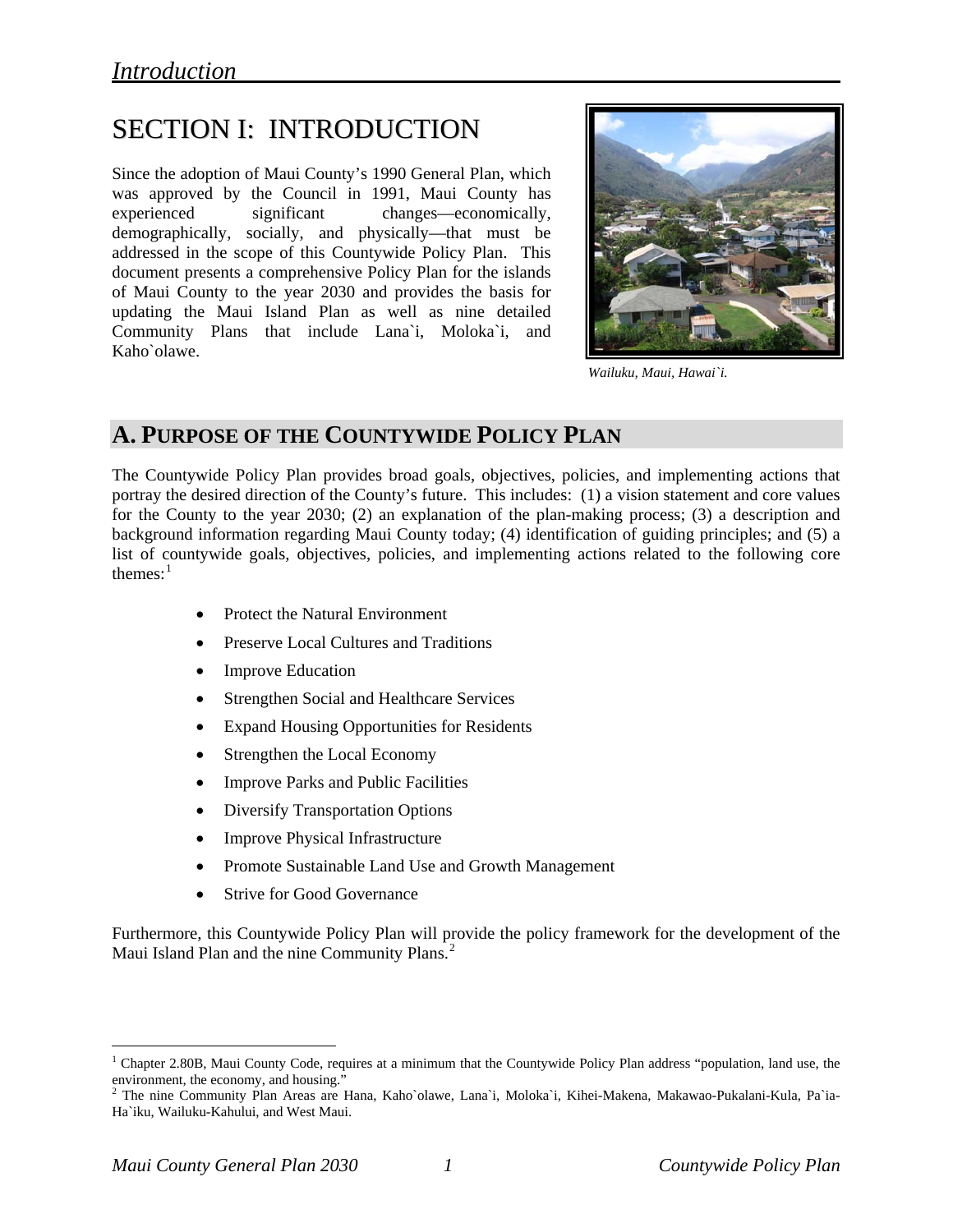The Community Plans are intended to reflect the unique characteristics of each Community Plan Area and enable residents and stakeholders to address challenges that are specific to their regions.

# **B. THE PLANNING PROCESS**

The General Plan is a term for a bundle of plan documents that guide future growth and policy direction in the County. The Countywide Policy Plan acts as an over-arching values statement and is an umbrella policy document for the Island and Community Plans. The Maui Island Plan functions as a regional plan and addresses the policies and issues that are not confined to just one Community Plan Area, including regional systems such as transportation, utilities, and growth management, for the Island of Maui.



*Figure 1: General Plan Documents* 

Figure 1 illustrates the relationship of the various planning documents that comprise the Maui County General Plan.

## **1. ENABLING LEGISLATION**

Chapter 2.80B of the Maui County Code was established in 2004; amendments to the chapter were enacted by ordinances in the following two years. Chapter 2.80B revised the process for updating the Maui County General Plan. Chapter 2.80B requires that the General Plan identify and describe the major problems and opportunities regarding the needs and the development of the County, as well as the social, economic, and environmental effects of development. In addition, Chapter 2.80B mandates that the General Plan set forth the desired sequence, patterns, and characteristics of future development. Chapter 2.80B modified the prior General Plan process by requiring that a Countywide Policy Plan be prepared first, followed by a Maui Island Plan and then the nine Community Plans.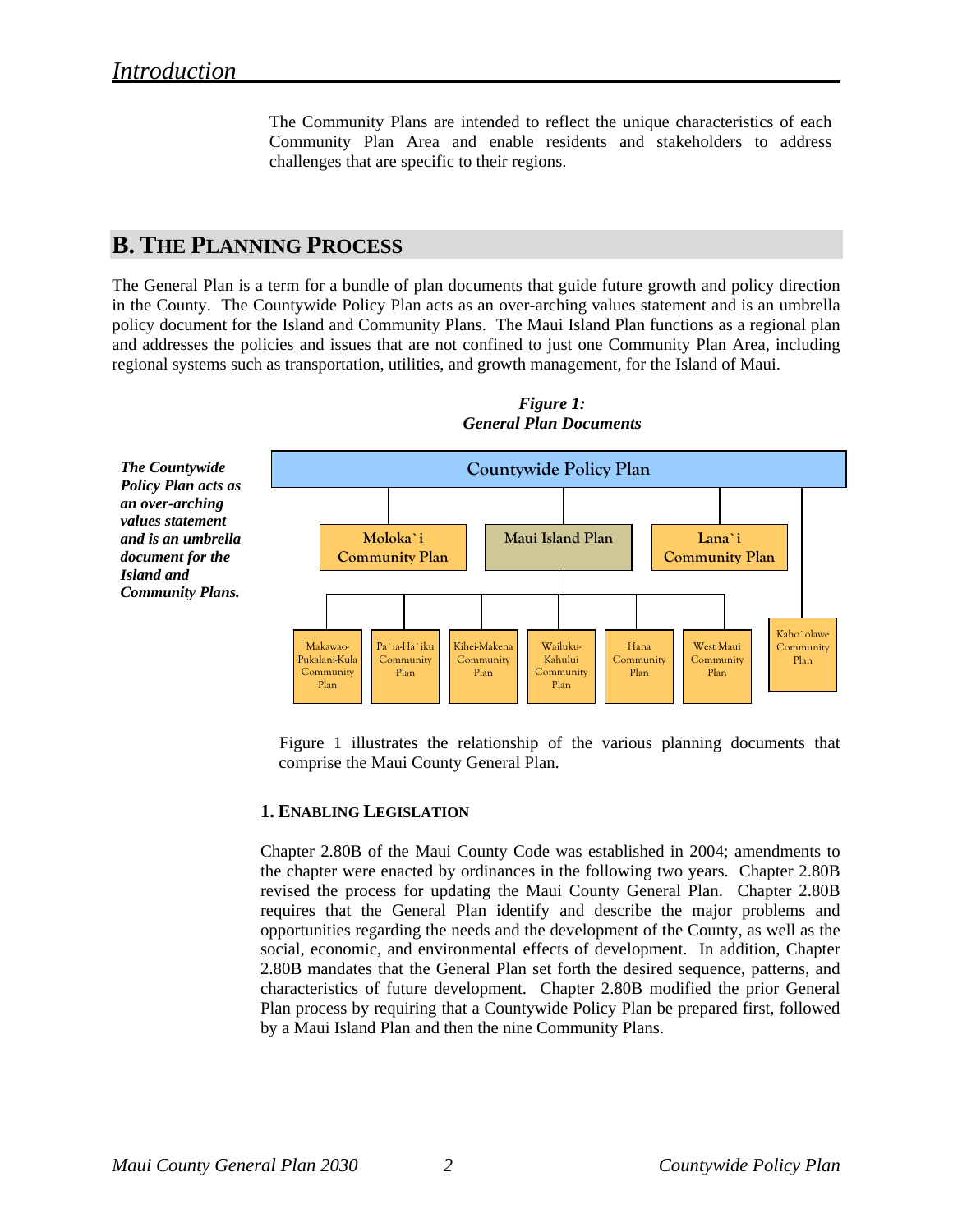# **2. PUBLIC PARTICIPATION**

There have been several formats for public-participation opportunities throughout the Policy Plan update process including Focus Maui Nui, General Plan Update outreach events, General Plan Advisory Committee meetings, and the Planning Commission and County Council review process.

#### **a. Focus Maui Nui Public Outreach**

*Focus Maui Nui brought more than 1,700 participants together to define a vision for Maui County's future.* 

In 2003, Maui Economic Development Board (MEDB) launched a broad-based public-participation process called Focus Maui Nui to plan for the future of Maui County. The effort brought together more than 1,700 participants into intensive, small-group participatory sessions to begin to define a vision for Maui County's future. Residents articulated what they viewed as the key priorities to guide future actions and decision making. The purpose of Focus Maui Nui was to capture the



*Focus Maui Nui, 2003.* 

local needs, priorities, and core values of residents across the County and to identify potential strategies for addressing these challenges and the parties responsible for carrying out the recommendations. Because the General Plan is a statement of residents' current needs and desires, this Countywide Policy Plan largely incorporates the recommendations of Focus Maui Nui.

*Focus Maui Nui facilitated 167 meetings throughout the County to gather citizen input.* 

Focus Maui Nui was designed to reach underrepresented groups not traditionally engaged in civic decision making by holding 167 facilitated meetings at locations where these groups normally gather. Groups infrequently heard from in public formats—such as the homeless, at-risk youth, seniors, Head Start parents, and ethnic and language minorities including Tongan Americans and Hispanic Americans—were engaged on a variety of local issues. Representing all Community Plan Areas and a broad range of demographic groups, these participants carefully articulated what they viewed as the key challenges the islands face.

# **b. WalkStory and PlanStory Outreach Events**

California, to assist with additional The Focus Maui Nui project provided the basis that informed the Planning Department during development of the Countywide Policy Plan. In addition, Maui County contracted MEDB and Fern Tiger Associates of Oakland,



*WalkStory, 2006.*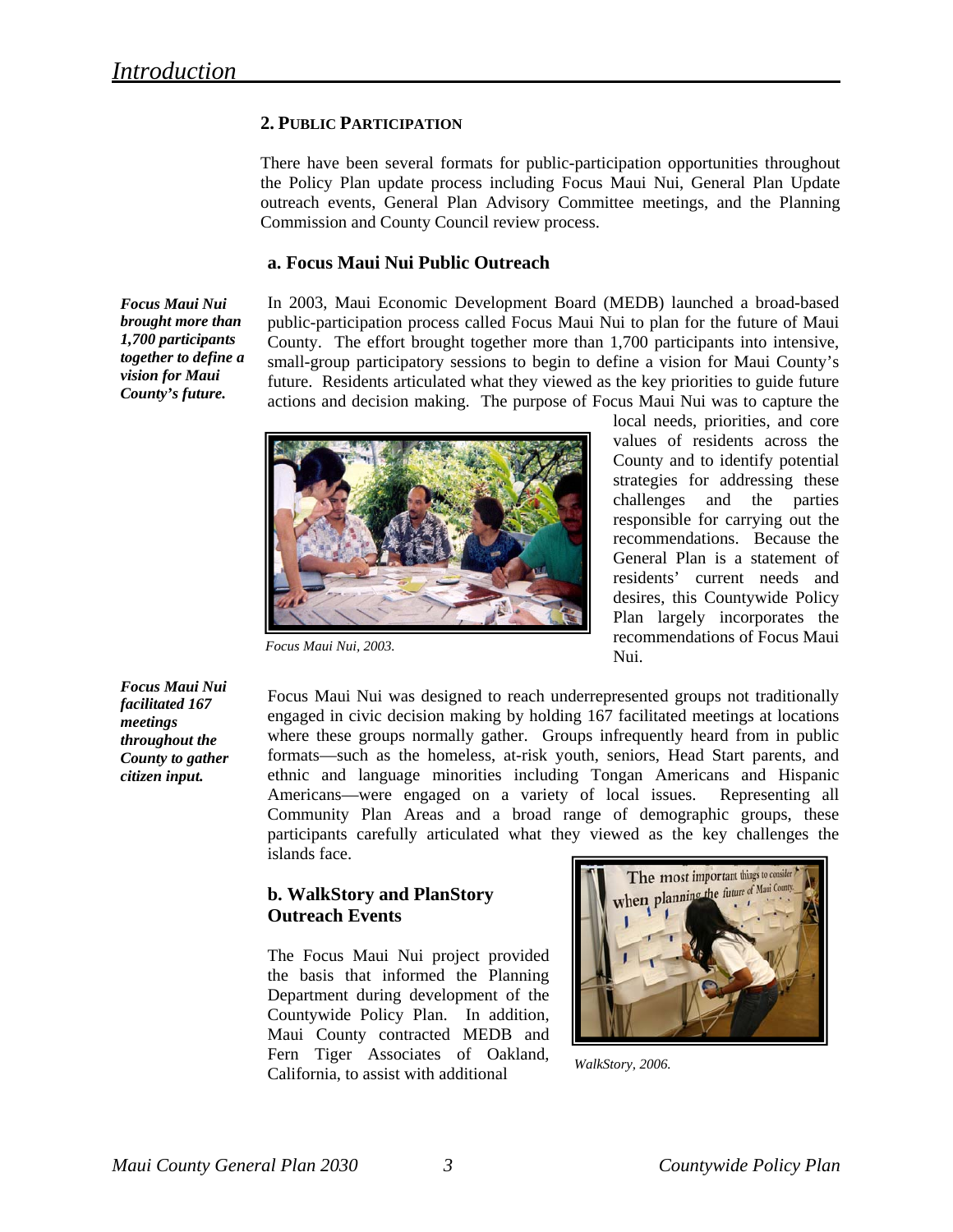public-participation events for Maui residents. The WalkStory and PlanStory events focused on identifying critical Maui Island policy and land use issues and provided the Planning Department with a means to disseminate critical information about the General Plan process, interim products, and how the public could participate in the planning process.

## **c. General Plan Advisory Committee (GPAC) Review**

Chapter 2.80B requires the creation of General Plan Advisory Committees (GPACs) for Maui, Moloka`i, and Lana`i. The Maui GPAC was comprised of 25 members, while the Moloka`i and Lana`i GPACs were comprised of 13 members each. GPAC members were either appointed by the Mayor or appointed by the County Council by resolution pursuant to Chapter 2.80B.

The role of the GPACs for each island was to comment, advise, and provide

recommendations to the Planning Director on the draft Countywide Policy Plan that the Planning Director had presented. Each GPAC was provided 120 days to



*Lana`i GPAC, 2007.* 

forward its recommendations to the Planning Director, with the Maui GPAC also being granted an extension of a few weeks. Numerous meetings were held during the GPACs' review, each with opportunities for public testimony. The Planning Director revised the draft Countywide Policy Plan based on publi c input and the recommendations from the three GPACs.

# d. Planning Commission and County Council Review

numerous meetings held during the Planning Commissions' review with pportunities for public testimony. o The draft Countywide Policy Plan, as revised by the Planning Director and the GPACs' recommendations, were submitted to the Planning Commissions for their review. Each Planning Commission was provided 120 days to make its recommendations, findings, and proposed revisions to the draft Plan. There were

Planning Committee also held numerous public meetings with many opportunities for public testimony. The Planning Director again revised the draft Countywide Policy Plan based on public input and the recommendations of the Planning Commissions. The revised draft Plan was then submitted to the County Council for its review, revision, and adoption. The recommendations from all three GPACs and from all three Planning Commissions were also submitted to the County Council. The County Council's

*The role of the GPACs was to comment, advise, and provide recommendations to the Planning Director on the Countywide Policy Plan.*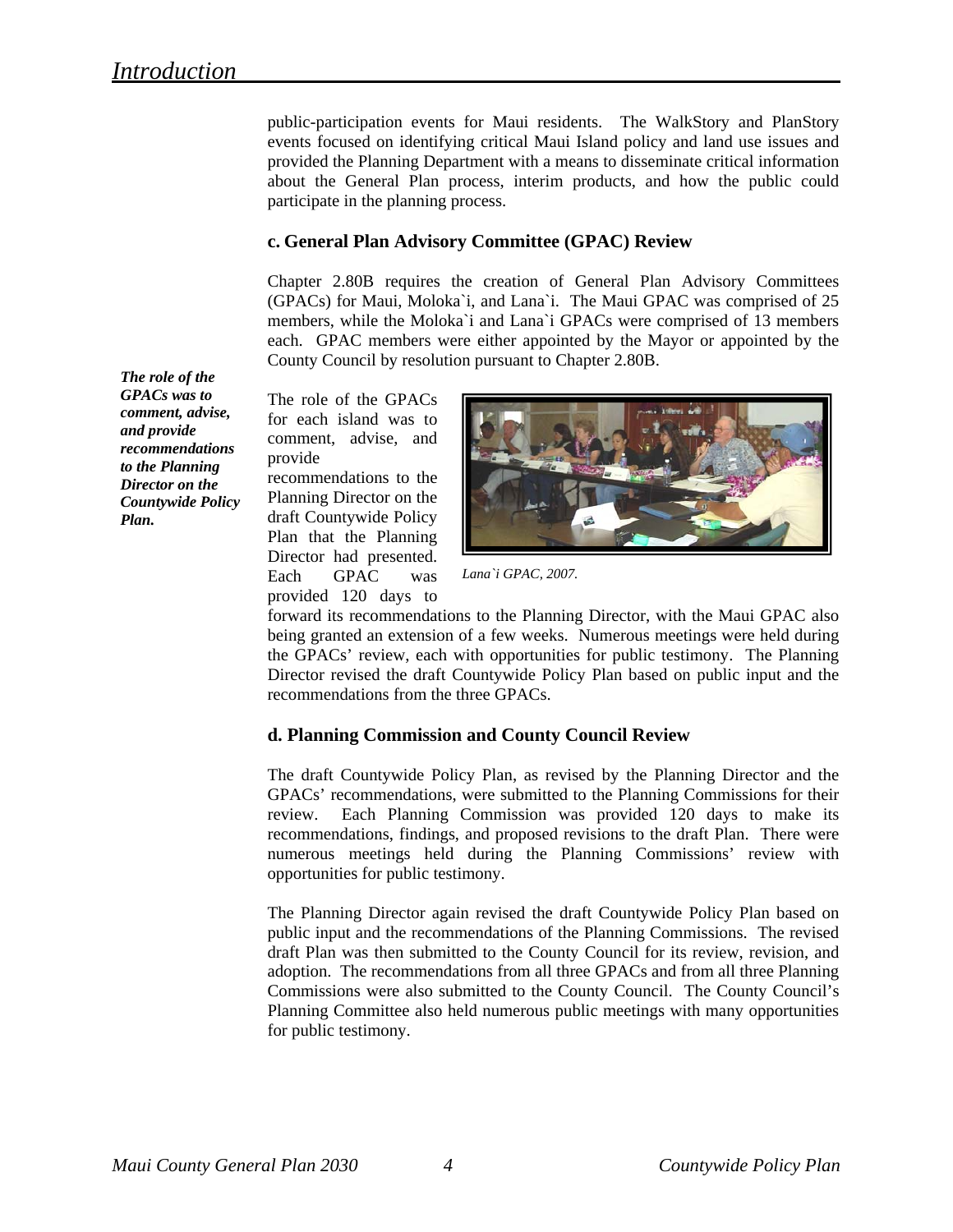# **C. HISTORICAL CONTEXT**

The islands of Maui County are blessed with dramatic physical beauty, a blend of cultures and traditional arts, and ideal climatic and environmental conditions. Loved by its residents, its caretakers, and millions of visitors, Maui County is known throughout the world as a place of natural- and cultural-resource distinction. The four primary islands of Maui County, at one point in history, were connected as a single land mass; however, because of erosion and the gradual rise of ocean levels, the land was divided. Maui, Lana`i, Moloka`i, and Kaho`olawe, and a collection of islets comprise Maui County.



*Ke`anae, Maui, Hawai`i.* 

*Maui County's past has influenced the challenges and opportunities that present and future generations face.* 

In a rapidly developing and increasingly homogenous global society, losing the places and characteristics that make Maui County unique and special would be unfortunate. As a preliminary step in planning for the future of Maui County, it is imperative to collectively reflect upon the past. Maui County's past has significantly influenced the challenges and opportunities that present and future island generations face. This chapter is intended to summarize the history of Maui County in its distinct stages, initiated by key events or decisions that have converged to form present-day Maui County.

The decisions and events of the past provide valuable lessons that aid priority setting and decision making. Primary concerns include:

- *Access to quality education;*
- *Access to affordable housing;*
- *Environmental and natural-resource protection;*
- *Cultural-resource protection;*
- *Economic stability through sustainable practices;*
- *Community cohesiveness; and*
- *Loss of scenic resources.*

Understanding the mistakes of the past will equip the people of Maui County with essential tools for achieving a desired future for the islands.

## **1. EARLY HAWAIIAN SOCIETY**

Maui County's original inhabitants traveled from the southern islands of Polynesia across treacherous seas to settle a new home. They developed a successful and sophisticated society that thrived for hundreds of years prior to Western contact. For example, the Hawaiians developed a unique system of land utilization that divided land into large sections called moku. Each moku was comprised of many ahupua`a. Ahupua`a were usually wedge-shaped sections of land that followed natural geographical boundaries, such as ridgelines and streambeds, and ran from the mountains to the sea. A valley bounded by ridges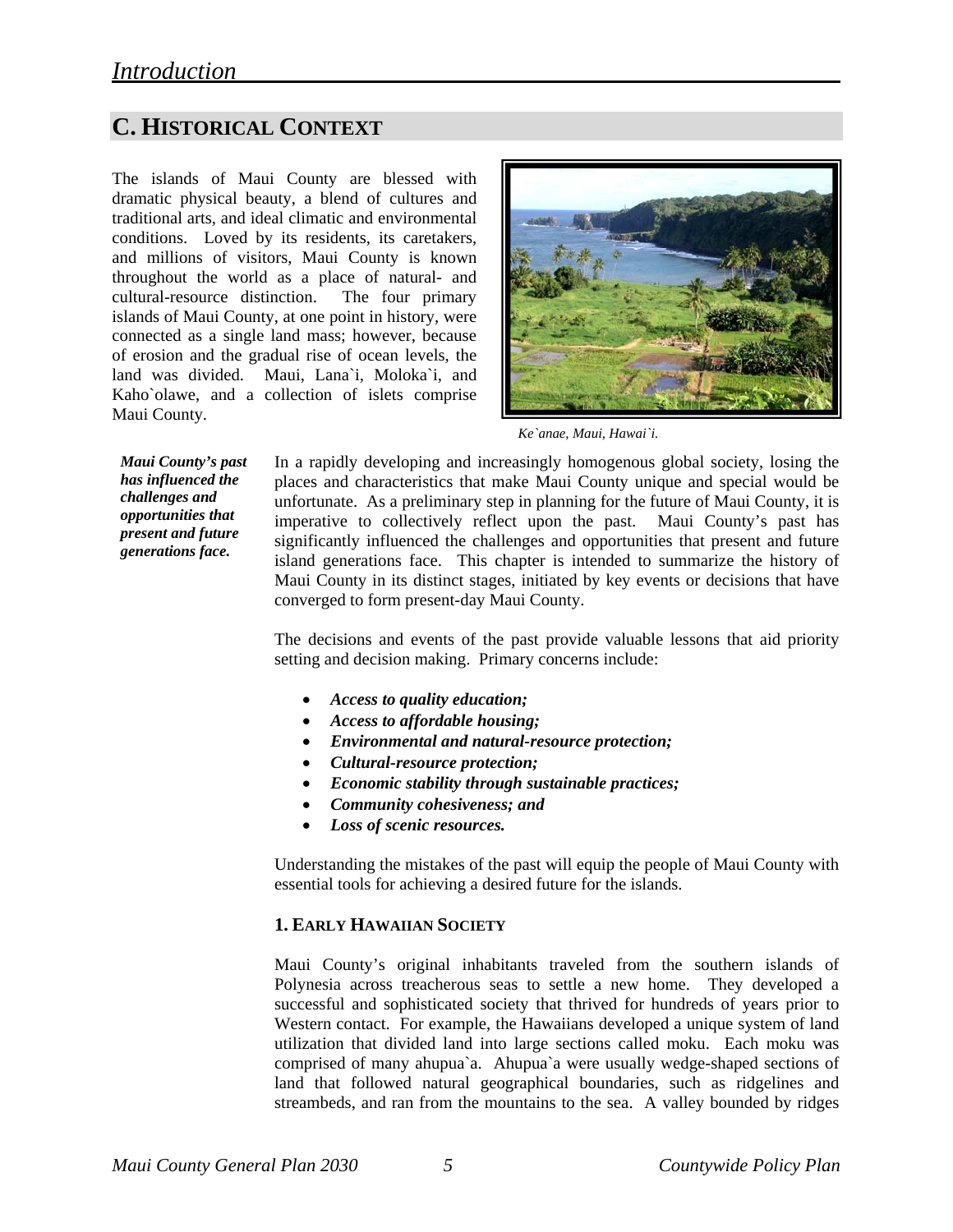*The ahupua`a system was an indigenous landmanagement practice.* 

on two or three sides and by the sea on the fourth would be a natural ahupua'a.<sup>[3](#page-5-0)</sup> Ahupua`a varied in size depending on the economic means of the location and were meant to support roughly equal numbers of people.

Through this indigenous land-management system, the Hawaiians employed a complex system of sustainable agriculture and aquaculture practices including extensive auwai (irrigation systems) that were developed to water the kalo (taro) fields.

The ahupua`a system is based upon the ecological interdependence of mauka and makai lands.<sup>[4](#page-5-1)</sup> Dividing the land from mountain peak to ocean shore ensured that the inhabitants of the land would be good stewards, given that the overuse of any resource within the ahupua`a would only stand to hurt its occupants.



#### **Figure 2: Traditional Ahupua`a**

Within streams and along the shoreline, Hawaiians built lokoi`a (fishponds). These were used for fattening and storing fish for food and as a safe place to protect fish that were spawning. The ponds along the ocean's edge were designed with semi-circular walls of lava boulders and coral that would keep the fish inside while allowing the seawater to ebb in and out. This kept the ponds healthy.

These elaborate systems of agriculture and aquaculture were able to sustain upwards of an estimated  $35,000$  $35,000$  $35,000$  people on the Island of Maui alone.<sup>5</sup> In 1853, there were at least 300 villages on the Island of Maui, located in 141 ahupua`a in 12 districts or moku.

 $\overline{a}$ 

<span id="page-5-1"></span><span id="page-5-0"></span><sup>&</sup>lt;sup>3</sup> Kame`eleihiwa, Lilikala (1992). *Native Land and Foreign Desires: Pehea La E Pono Ai?* (Bishop Museum Press, Honolulu).<br><sup>4</sup> Mauka and makai are directions. Mauka refers to lands toward the mountain or upland; makai re

<span id="page-5-2"></span><sup>5</sup> Schmitt, Robert C. (1977). *Historical Statistics of Hawai`i* (University of Hawai`i Press, Honolulu).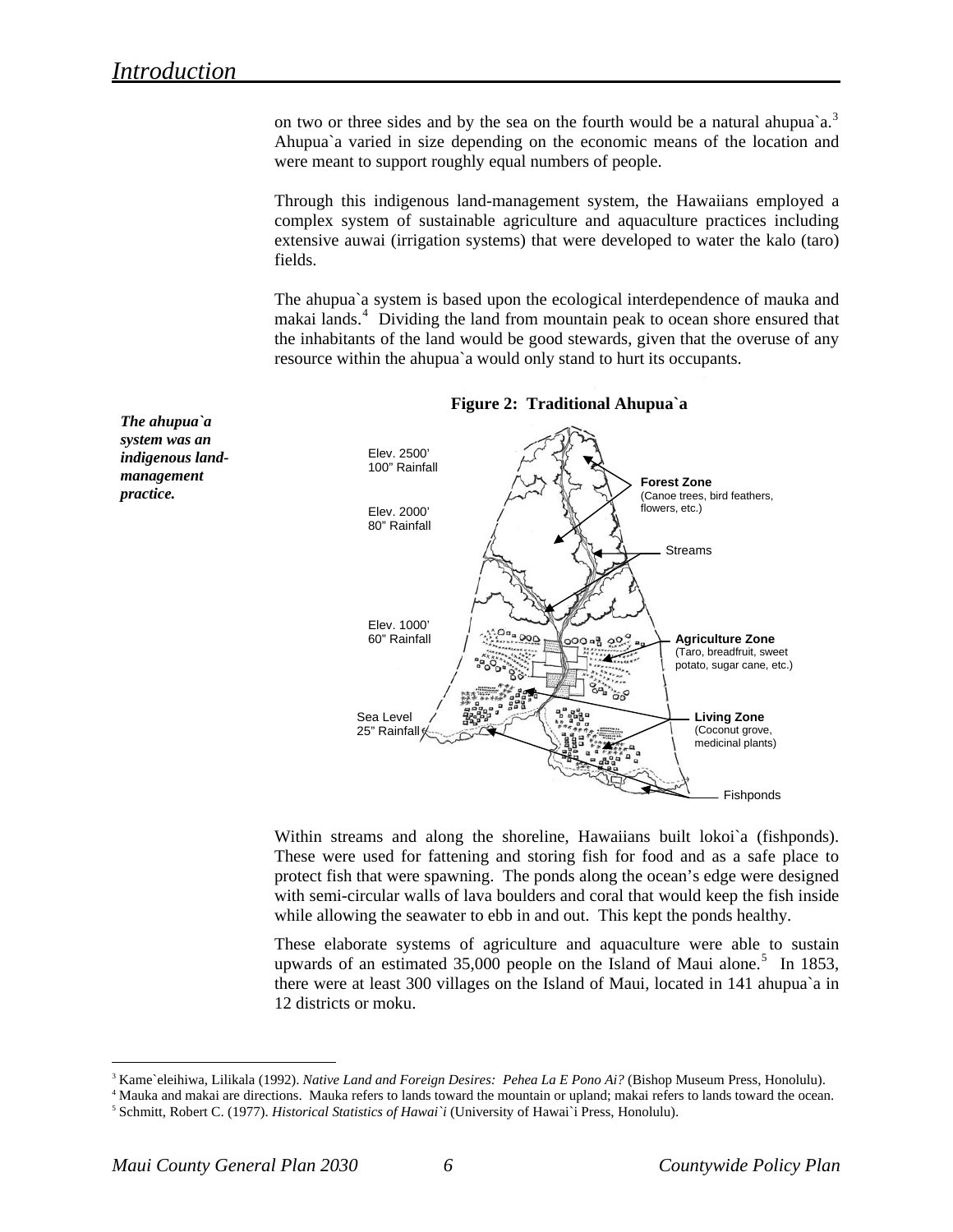## **2. WESTERN CONTACT**

While Captain James Cook of England has often been cited as discovering the Hawaiian Islands for the Western world, it was actually French Captain Jean-Francois de Galaup de La Perouse, in 1786, who was the first outsider to set foot on Maui's shore and interact with the Hawaiians. The explorations of these two explorers signified the beginning of Hawai`i's introduction to Europeans and vice versa. In the following years, Christian missionary work, the whaling industry, and the flourishing trade market brought American and European immigrants to the islands.

*Religious conversion and laws prohibiting traditional practices occurred in the 1800s.* 

In 1795, the Islands of Maui, Kaho`olawe, Lana`i, Moloka`i, Hawai`i, and O`ahu were united under a single monarch, King Kamehameha I (or Kamehameha the Great), with the assistance of a handful of Europeans. Kamehameha I came from Kohala on the Island of Hawai`i and established his capital in Lahaina, Maui. His court became a welcome venue for Europeans.

According to some historical scholars, the overall Hawaiian population was reduced by an estimated 80 percent between 1778 and 1858, falling from about 300,000 to about 60,000.

A majority of Native Hawaiians converted to Christianity in the  $19<sup>th</sup>$  century, a period in which some laws and societal mores were changed to favor perceived Christian values and disavow some Hawaiian cultural practices, including hula, according to historians. King Kamehameha II banned the kapu system and traditional religious and healing practices.

Western influence impacted all forms of natural resources. Over time, the upland sandalwood forests were lumbered and clearcut, impacting both the forest ecology and the climate of the islands. Foreign crops and livestock were introduced to the islands, and free-ranging cattle, sheep, and goats devoured the islands' native vegetation until eventually the herds had to be culled and managed. Early ranchers, *vaqueros* from Vera Cruz, Mexico, taught Hawaiians how to handle



*Upcountry pasture, Maui, Hawai`i. (Photo courtesy of Dick Mayer.)*

Moloka`i. horses and herd cattle. Cattle became the third-largest industry for the islands, and the ranchers began to seasonally rotate the livestock between pastures at lower and higher elevations to manage the resources more efficiently. Cattle ranching and the paniolo have had a long-lasting effect on the lifestyle and landscapes of Maui County communities with several ranches persisting today on Maui and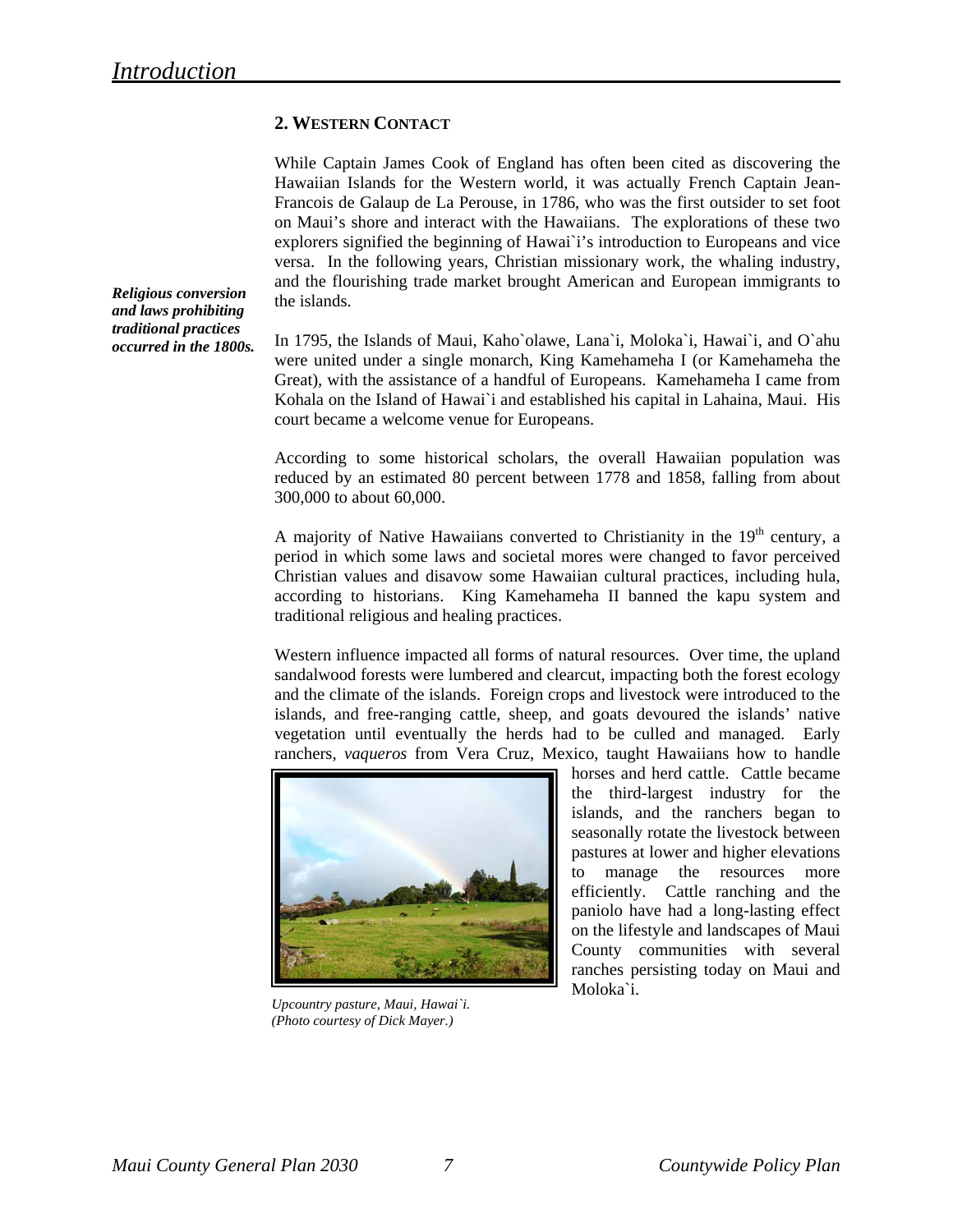Land ownership as a concept was first introduced to Hawai`i by Westerners. In 1848, King Kamehameha III set into motion the Great Mahele. This event marked the establishment of Western land-management systems in Hawai`i, significantly including the practice of land division by survey and the privatization of land ownership. The Hawai`i Legislature established a land commission and provided a means whereby land claims could be presented and adjudicated. As part of the Great Mahele, the Kuleana Act of 1850 allowed the

Land Commission to award small parcels of land to commoners for subsistence. The King's intent with the Great Mahele and the Kuleana Act was to protect lands from foreign acquisition and to provide Native Hawaiians with the security of land ownership. However, there existed a vast disconnect between the King's intentions and the actual events that ensued as a result of the Great Mahele.



*Indigenous architecture.* 

Living for hundreds of years with the self-sufficient ahupua`a land-tenure system and a communal subsistence economy, Hawaiians, particularly commoners, were drastically unaccustomed to the concept of fee simple land ownership. This unfamiliarity coupled with numerous legal and logistical constraints led to foreign acquisition of lands intended for Native Hawaiians. Many Hawaiian families were required to leave lands they had cultivated for generations and were forced to move to populated towns such as Wailuku and Lahaina. Separated from the land and traditional subsistence lifestyle, displaced Hawaiians for the first time had to find employment in order to purchase food, goods, and services.

## **3. PLANTATION INDUSTRY**

Following the events of the Great Mahele, Hawaiian land became widely available for private ownership and capitalist development. Sugar had already been proven to be a hearty crop on the islands, and in 1828 the first sugar mill was built by Hung Tai in Wailuku. In 1876, the Hawaiian Reciprocity Treaty allowed for duty-free admission of Hawaiian sugar to the United States. On Maui, the number of acres cultivated in sugar cane expanded from 5,080 in 1867 to 12,000 in 1880, an increase of 13[6](#page-7-0) percent.<sup>6</sup> Maui County's sugarcane industry experienced many stages, beginning with numerous small operations and evolving into a few large plantations. The sugarcane industry had an enormous impact on the islands' resources, including water use, worker population, and land utilization.

Construction of the Hamakua irrigation ditch on the Island of Maui delivered water from East Maui's expansive watershed to the arid plains of Central Maui.

*industry had an enormous impact on the islands' landscape.* 

*The sugarcane* 

 $\overline{a}$ 

<span id="page-7-0"></span><sup>6</sup> Lind, Andrew W. (1938). *An Island Community: Ecological Succession in Hawai`i* (Greenwood Press Publishers, New York).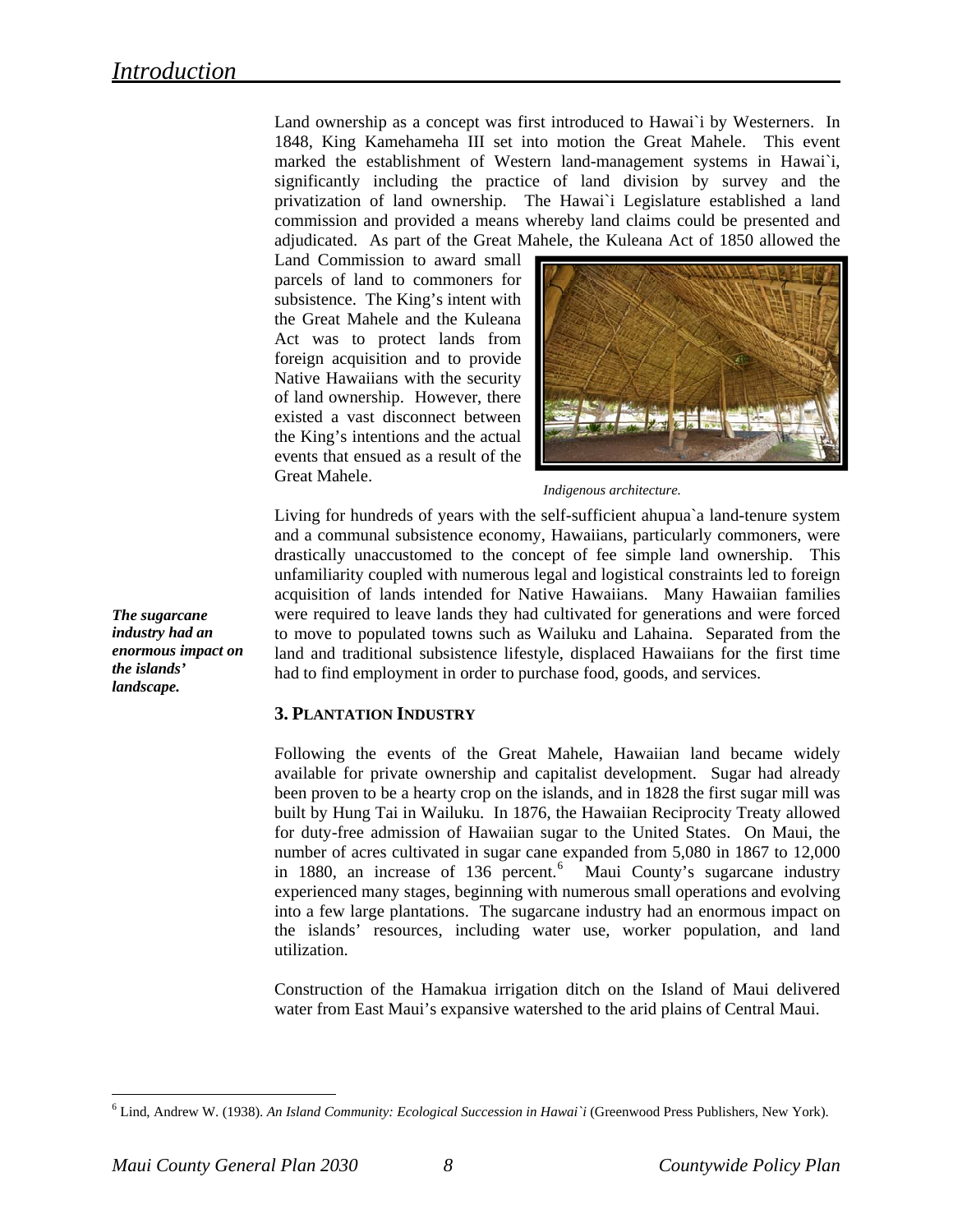*Throughout the 20th century, much of the County's land remained dedicated to sugar production, which has preserved vast expanses of land.*  The Maui Island ditch system included: Hamakua Ditch (1878), Ha`iku Ditch (1879), and Waihe`e Ditch (1882). Generally, essential resources, such as water, are held in trust by public entities. Having a privately owned delivery system for water continues to raise questions about water rights throughout Maui County. In the past, some of the aquifers, from which potable water is drawn, have been damaged from overuse or contamination. The utilization of water as a resource has been and will continue to be a critical factor for development in Maui County.

With massive growth of the plantation industry, the need for labor also grew, resulting in the importation of workers from Asia, Europe, South and Central America, and the South Pacific Islands, which created incredible ethnic and cultural diversity within the County. In the early 1900s, Maui County's sugar and pineapple estates contained multiple plantation camps that housed immigrant workers. These camps were comprised of housing, schools, stores, churches, recreational facilities, clinics, and neighborhood facilities and services, such as police, fire, and community centers. These villages were self-sufficient and allowed residents to meet normal health and safety needs and enjoy recreational activities within the confines of their community.

Much of Maui County's agricultural land continued to remain dedicated to sugar production through the 1990s, which ostensibly created a system of land banking. Monocrop agriculture has maintained much of Maui County's land as undeveloped open space, which creates beautiful, unencumbered vistas throughout Maui's Central Valley, Upcountry Maui, West Maui, West Moloka`i, and Lana`i. Maintaining so much of the islands' lands in agriculture has also



*Ha`iku, Maui, Hawai`i.* 

reduced the available supply of land for development.

Pineapple became Maui County's second-largest agricultural industry and also played a role in forming the modern-day landscape. Pineapple production was primarily focused in the areas of Hali`imaile, Ha`iku, and Kapalua on Maui and dominated the landscape on the Islands of Lana`i and Moloka`i. The majority of Lana`i is privately owned, and a large part of it was

cultivated in pineapple for more than six decades. That monoculture caused the island to be known through the latter part of the 20th century as the "Pineapple Island". The only significant settlement is Lana`i City, a 1.2-square-mile plantation town that was built in 1923 by Hawaiian Pineapple Company to house laborers for its pineapple operations.

## **. EARLY COUNTY INFRASTRUCTURE 4**

facilities, and harbors, thus allowing for the efficient movement of sugar cane and During the late 1880s, rail systems were developed to link fields, processing

*as the "Pineapple Island" as the landscape was used almost solely for pineapple production.* 

*Lana`i became known*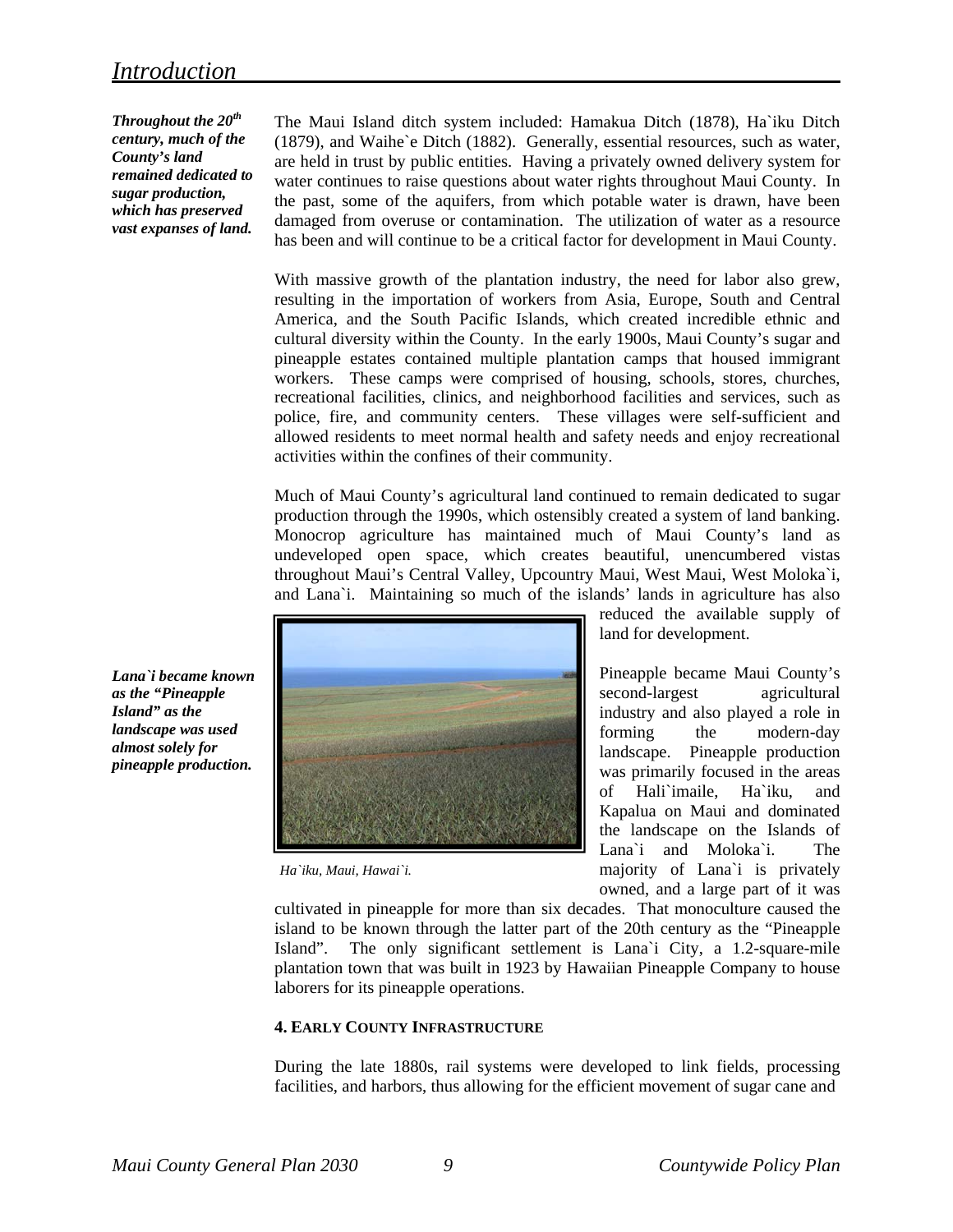*The Island of Maui had an extensive rail system for transportation of agricultural products and passengers.* 



*Irrigation ditch, East Maui, Hawai`i.* 

refined sugar. Eventually, these trains carried both products and passengers, and their presence was an enormous instigator for the development of Kahului Harbor. By 1879, a small landing had been erected for passengers and goods at Kahului, on the site of what

later became Maui County's main port of entry. During the late 1870s, Maui County's water infrastructure was first planned and developed. In 1876, the Hamakua Ditch Company was formed to bring water via a ditch from East Maui to sugarcane fields in Pa`ia. Claus Spreckels, a San Francisco sugar baron, surveyed undeveloped lands, planned a 30-mile ditch, and requested rights from King Kalakaua to build the drainage structure. In 1877, Spreckels began construction of Maui Island's second-largest watercourse, from Punalu`u to Spreckelsville, which later became known as Spreckels Ditch or Ha`iku Ditch. The second phase of Maui Island's water infrastructure was constructed after 1900 and supplied additional water to Central Maui and new water sources for West Maui. Private irrigation systems still exist on all of the islands.

Air travel made its debut on Maui after an emergency-landing strip was built at Ma`alaea in 1919. After the strip had been upgraded to an airfield, commercial service from Honolulu began in 1929, provided by Inter-island Airways, Ltd. Two more airfields were finally built and became operational on Maui Island during the following decade—at Hamoa (East Maui) in 1935 and at Pu`unene (Central Maui) in 1938.

Interisland freight and passenger service remained largely provided by ship until 1952. Interisland shipping was owned and operated by a variety of companies including Inter-Oceanic Steamship Company (founded in 1881), Island Steamship Navigation Co. (1883), Wilder's Steamship Line (1883), and Matson Navigation Company (1901).

**5. THE RISE OF TOURISM AND MODERN DEVELOPMENT**

Following World War II, the economy in Maui County shifted from sugar and pineapple to a new and promising crop: visitors. With the emergence of new towns, resortdestination areas, and community planning, Maui County began a new chapter in its history, which laid the groundwork for present-day economic conditions.

In 1947 Harland Bartholomew prepared a master plan called "Dream City" for lands near Kahului Harbor. Beginning in 1950 and continuing to 1963, fee simple house and lot packages were sold at prices ranging from \$6,600 to \$9,200. Many of these lots were sold to people who came to Maui to work on the plantations and in search of a better life. The contiguous towns of Kahului and Wailuku continued to grow and jointly developed into the civic and population center of the County.

*Tourism stimulated new economies and increased the population in Maui County.*